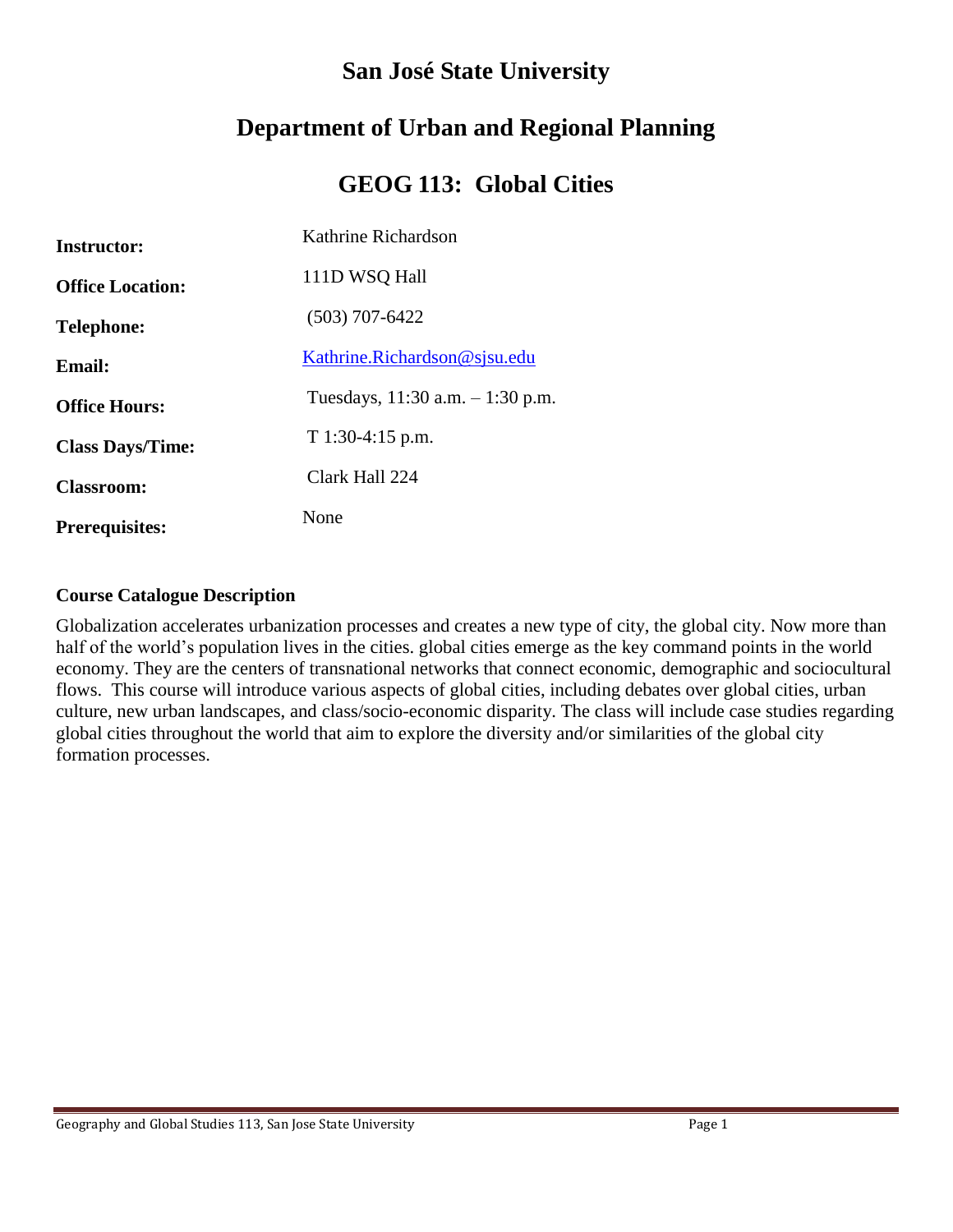#### **Course Description**

The aim of this course is to introduce students to globalization and the rise of global cities (such as London, New York, Tokyo, and Shanghai) as the command and control centers of an increasingly interconnected worldeconomy. The course will demonstrate how certain cities are fundamental to the world economy and examine how economic, cultural and political processes have consequences for cities and produce uneven geographical outcomes. As a class, we will work to analyze how global cities form a closely integrated urban network and consequently demonstrate similar social and economic trends. By the end of this course, students will be able to understand the major processes of globalization and the reasons for the emergence of global cities; show familiarity with some of the major urban places and urban problems of the world as they relate to global cities; understand and criticize the theoretical and thematic issues arising from a wide and diverse literature that addresses world cities in a globalizing world-economy.

#### **Course Goals and Student Learning Objectives**

*By the end of the course, students will have a general understanding of the concept of global cities, and what are some of the driving issues, challenges, and policy responses found in these urban environments. To this end, the course will have the following goals and course learning objectives (CLO):*

CLO 1. To study and understand the important writings and debates on global cities since the 1980s.

This goal will be achieved through students in small group engagements (in-class) discussing and critiquing various theories and approaches to global cities presented during class lectures, assigned readings, and in-class films/documentaries. Students will be able to individually build a compelling case and argue why a particular city should be considered a global city during the first individual writing assignment. Students will also be able to discuss and analyze general concepts and various terms and definitions related to global cities in short answer format on a written midterm exam.

CLO 2. To learn how economic transformation and globalization impacts cities around the world.

This goal will be achieved through students in small group (in-class) engagements discussing and critiquing various types of economic transformations and subsequent global impacts on select cities presented during class lectures, assigned readings, and in-class films/documentaries. In a small group research team, students will select a particular city to apply these concepts to and assess and critique how the particular city was affected through a collective written report and group presentation. Students will also be able to individually discuss and analyze specific concepts, theories, and case studies related to global cities in a long essay format on a written midterm exam.

CLO 3. To compare different strategies of urban redevelopment and varied cases of city planning and policy responses for global cities.

This goal will be achieved through students, in small group (in-class) settings comparing and contrasting various approaches to urban redevelopment, city planning models, and specific policy response as it applies to the dynamic development of global cities. As a small group research team, students will also apply some of these cases studies, planning models, and policy examples to their chosen city in an effort to analyze and recommend possible solutions/paths forward regarding the best possible future options for their global city through a collective written report and group presentation. Students will also be able to individually discuss and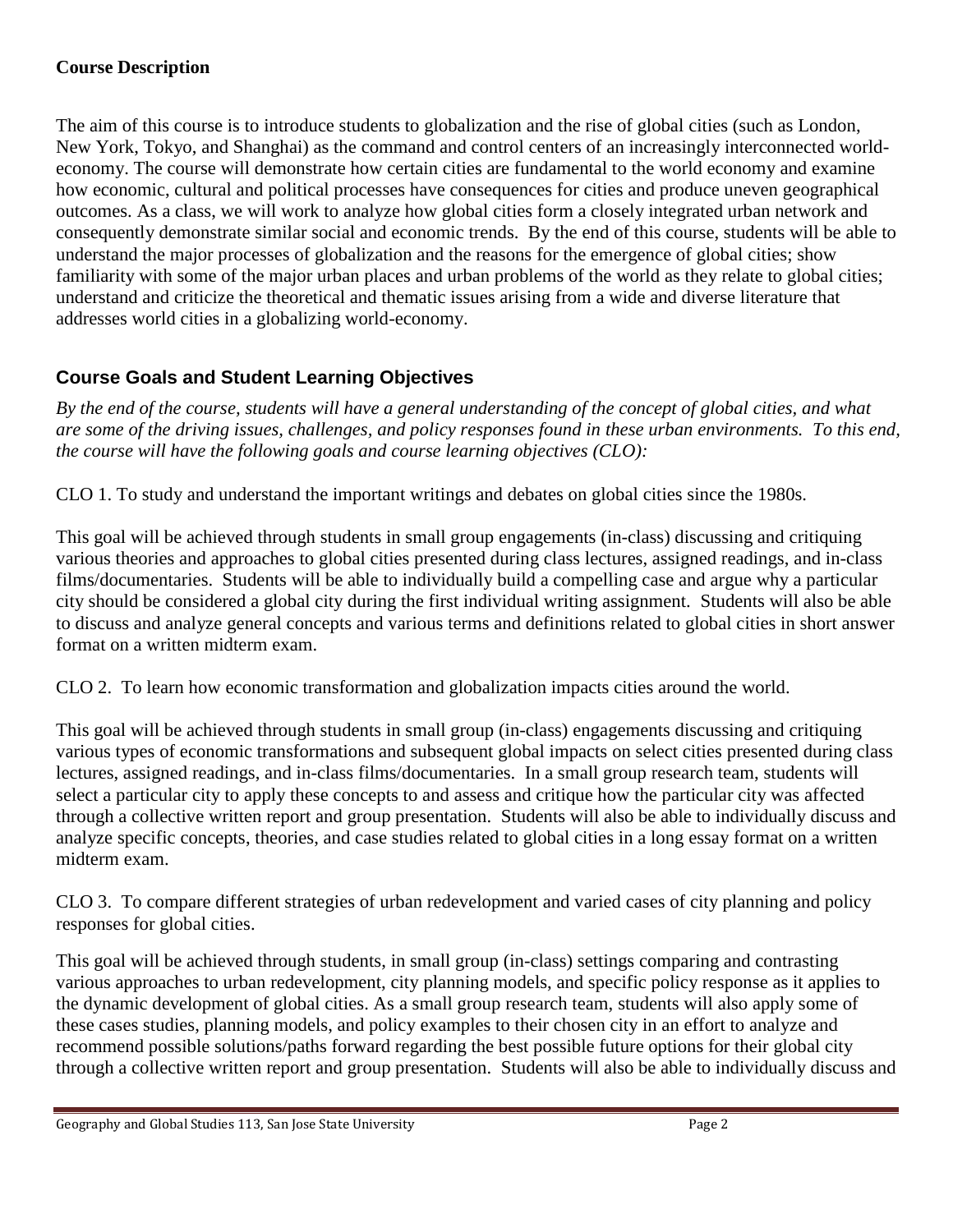analyze these specific growth strategies and policy responses related to global cities in short essay format on a written final exam.

CLO 4. Analyze and evaluate the relationship between global cities and the urbanization process, and how it impacts various socio economic classes within the city.

This goal will be achieved through students, in small group (in-class) settings analyzing and evaluating the growth of global cities and how this may impact various socio economic classes found within the cityscape. As a small group research team, students will also analyze and evaluate how their chosen global city has possibly impacted/influenced various socio economic classes found within the city, and what types of policy responses may be appropriate, if necessary, to create a more equitable balance between/among the various socio economic classes. This will be achieved through a collective written report and group presentation. Students will also be able to individually discuss and analyze how global cities and its urbanization process impacts various socio economic classes in a longer essay format on a written final exam.

#### **Credit Hours**

At SJSU, students are expected to spend at least two hours outside of class for every one hour of in-person class time. Because this is a three-unit course, you can expect to spend a minimum of **6 hours per week** completing class-related assignments in addition to the in-person class meetings. Assignments include weekly readings  $(\sim]34$  hours), writing assignment ( $\sim]8$  hours), term group essay and presentation ( $\sim]19$  hours), studying/preparing for exams  $\left(\sim 8 \text{ hours}/\text{exam}\right)$ , preparation for in-class engagements and other activities  $\left(\sim 19 \text{ hours}\right)$ . These assignments may require work beyond the minimum 6-hours of work outside the classroom. Careful time management will help you keep up with readings and assignments and enable you to succeed in all your classes.

## **Faculty Web Page and MYSJSU Messaging**

Copies of the course materials such as the syllabus, major assignment handouts, etc. may be found on my faculty web page at http://www.sjsu.edu/people/Kathrine.Richardson. You are responsible for regularly checking with the messaging system through MySJSU.

## **Required Texts/Readings**

#### **Textbooks**

Brenner, Neil and Roger Keil (eds.) 2017. *The Globalizing City Reader. (Second Edition)* New York, NY: Routledge. 978-1138-92369-0 (paperback). The text is available in paperback, eversion, or to rent at the SJSU Spartan Bookstore on the campus. You can also find new and used hardcopies of the text on Amazon.com.

Other readings will be available either on Canvas or given out in class.

## **Assignments and Grading Policy**

I believe that teaching effectively requires discussion and interaction within the class as well as hands-on learning –by-doing activities. As a result, I've tried to structure the course requirements and grade distribution accordingly. There are two exams – a midterm and a final – and several discussion/presentation sessions, one of which is associated with individual assignments and one based on a group project. The rest are weekly exercises that could be done individually (take home) or by groups in class.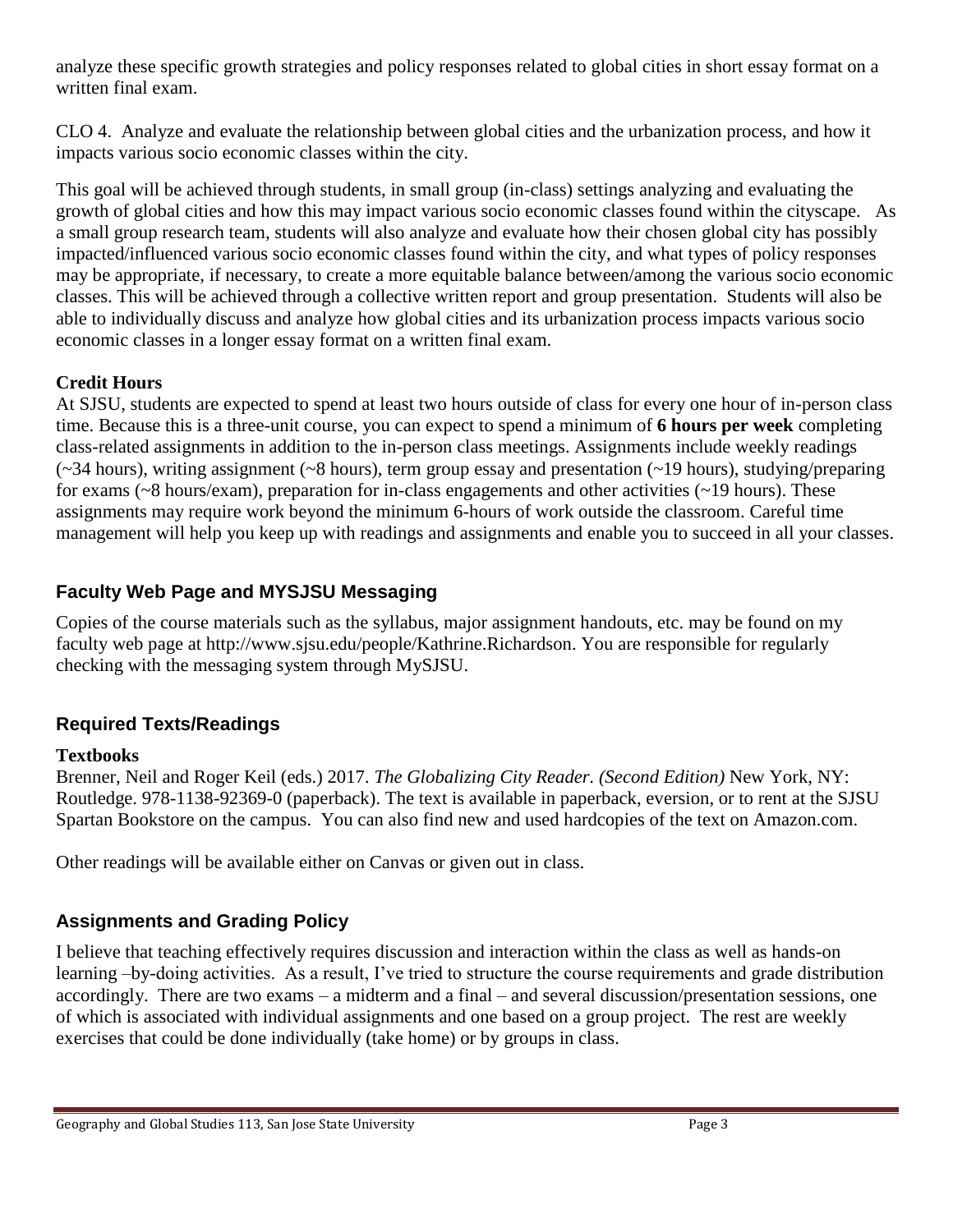In the first assignment I want you to provide a short essay that examines how a particular city may be classified as a global city. Your essay should apply the different concepts and criteria of global cities that we have covered in the readings to your particular city. You then must make a compelling case as to why, based on your chosen criteria, your city should be considered a global city.

The group project you will need to do with four or five other students, and involves choosing a contemporary urbanization or development issue as it relates to a global city – I have gone ahead and selected some examples cities for you on the course schedule. As you will see, they are both long-standing as well as "up and coming" global cities to choose from. The issue you choose to apply to your global city must be current, and there should be sufficient coverage about it that it can be made into a collective term paper. The group project also entails undertaking a 30-45 minutes presentation and leading a small in-class group discussion around your topic area and city during the last 4 weeks of the term, and handing in a collective report at the last class.

#### **Exams**

- 1. *Mid-term Exam* **[20%]** (CLO 1 and 2)–You will choose two sets of exam questions from four. Questions will be topic specific and require detailed knowledge of a particular lecture area. Part A will be composed of short answer type questions, e.g. definitions and short answers. Part B will be an essay question. There will be questions on the lecture material, and the readings, as well as some questions that are about both a combination of the readings and the lecture material.
- 2. *Final Exam* **[20%]** (CLO 3 and 4)–You will choose two sets of exam questions from four. Questions will be topic specific and require detailed knowledge of a particular lecture area. Part A will be composed of two short essays. Part B will be composed of two longer essay questions. There will be questions on the lecture material, and the readings, as well as some questions that are about both a combination of the readings and the lecture material.

## **Assignments, Group Project, and Exercises**

**Individual Assignment 1 [15%]** (CLO 1) I would like you to choose a city or city region of your choice and discuss how it may be classified as a global city. The assignment is open-ended, and there is certainly scope for doing your own thing. However, your essay should apply the different concepts and criteria related to global cities that we have covered in the readings to your particular city. You then must make a compelling case as to why, based on your chosen criteria, your city should be considered a global city. You must draw from at least five academic sources, and the paper should be 3.5-4 pages in length (double-spaced, 12 point font). As mentioned, this assignment will follow lectures and discussions that we will have in class related to the topic, as well as providing the opportunity to research your own urban area of choice early in the term. Late papers will be penalized at a rate of half a point per working day. This essay is worth 15% of the final grade.

**Group Term Project** [25%; 20% Project + 5% Presentation] (CLO 2, 3, & 4)– Along with 4 or 5 other students (maximum group size = 5), I want you to choose an on-going and contemporary issue related to urbanization or development as it applies to a particular global city. You are to use a range of sources, which includes academic literature, and especially information taken from current newspapers, magazines, films, TV, and/or video. As well, I find this website to be very helpful when needing ideas and resources regarding world/global cities: Globalization and World Cities Research Network, Loughborough University:

#### <http://www.lboro.ac.uk/gawc/>

Your group will give a 30- 45 minute presentation on an assigned Tuesday after spring-break, and your group will then lead an in-class discussion about the particular city and issues that you covered the subsequent Thursday. You will also prepare a collective written report that should be no longer than 12 pages (excluding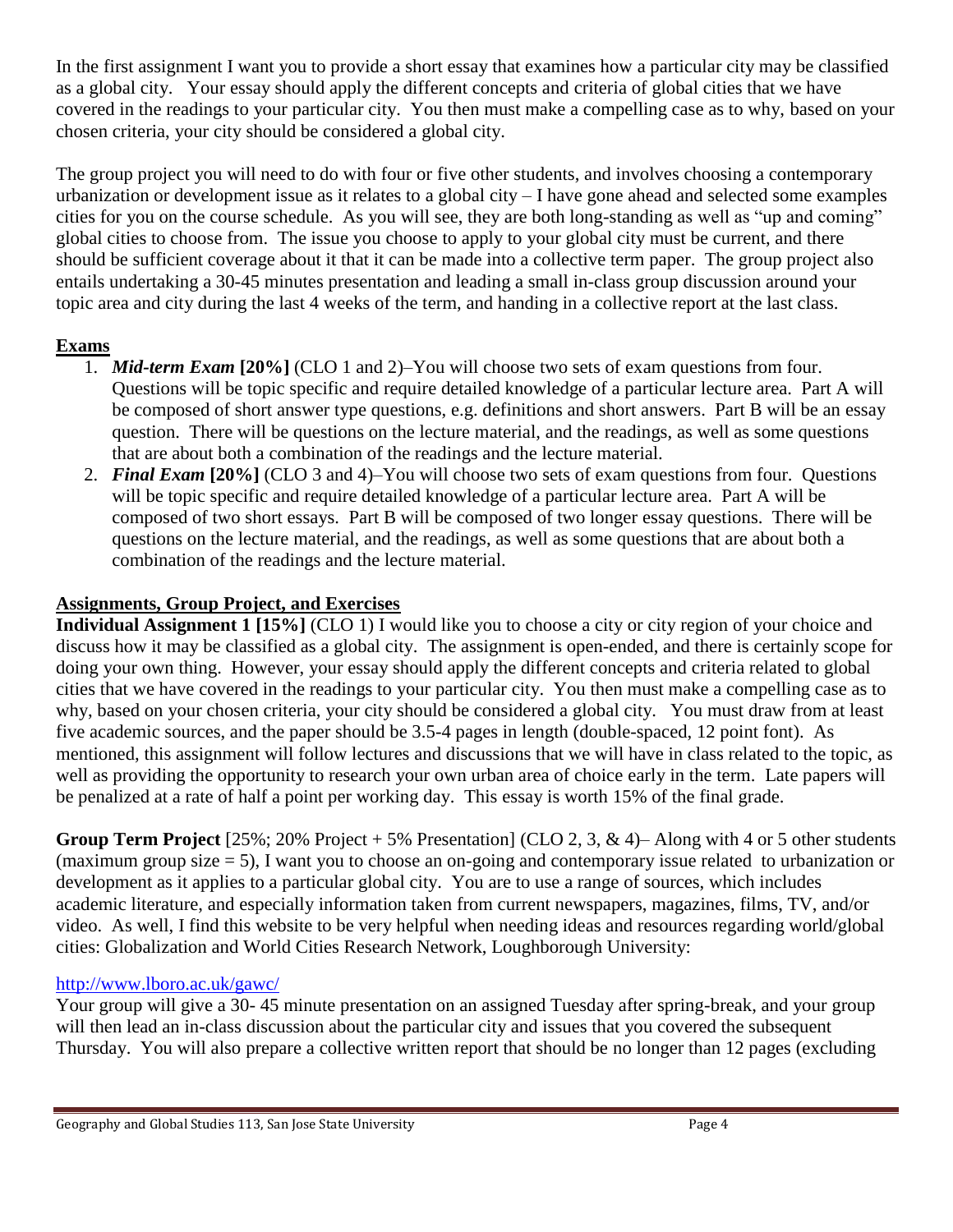figures, tables, references). The issue revolving around your city of choice must be current, and there should be sufficient coverage about it that it can be made into a collective term paper.

By the fourth week of the term I will make sure everyone is signed up in a group. It will be your responsibility to meet with other members of your group to decide on a specific project topic. By week 8, I want a 200 word abstract of your proposed group project. Final group presentations will be during the last five weeks of class. Presentations should be 15-20 minutes long. Each presentation will be worth 5% of the total group mark of 25%.

The written version of the group project is due the last day of class. There is a lateness penalty of one letter grade per working day (e.g. C+ becomes C when late by one day). Everyone undertaking a given project will receive the same grade (worth 20% of the final grade).

**In-Class Exercises/Participation [20%]** (CLO 1, 2, 3, & 4) – These are short individual or group exercises, games and other learning activities that will be given and accomplished once every week in class. At least half of the time will be devoted to seat work, group discussion, and the rest of the time for class-level presentations, discussions, and summarization.

#### **Grading Policy**

Overall graded course requirements total 100 points. There is no "curve" for this course. Pluses and minuses are given. You receive the grade you earn through your own work and the effort you put into the class. Course grades will be determined using the following point values:

| <b>Requirement</b>        | <b>Possible Points</b> |  |
|---------------------------|------------------------|--|
| Assignment 1              | 15%                    |  |
| Midterm Exam              | 20%                    |  |
| Final Exam                | 20%                    |  |
| Exercises/Participation   | 20%                    |  |
| Group Paper               | 20%                    |  |
| <b>Group Presentation</b> | 5%                     |  |
| <b>TOTAL</b>              | 100%                   |  |

#### *Grade Scale*

| <b>Percent</b> | <b>Letter Grade</b> | <b>Percent</b> | <b>Letter Grade</b> |
|----------------|---------------------|----------------|---------------------|
| 95-100         | A                   | 77-79          |                     |
| 90-94          | A-                  | 74-76          |                     |
| 87-89          | B+                  | 70-73          |                     |
| 84-86          |                     | 60-69          |                     |
| $80 - 83$      | B-                  | :60            | F                   |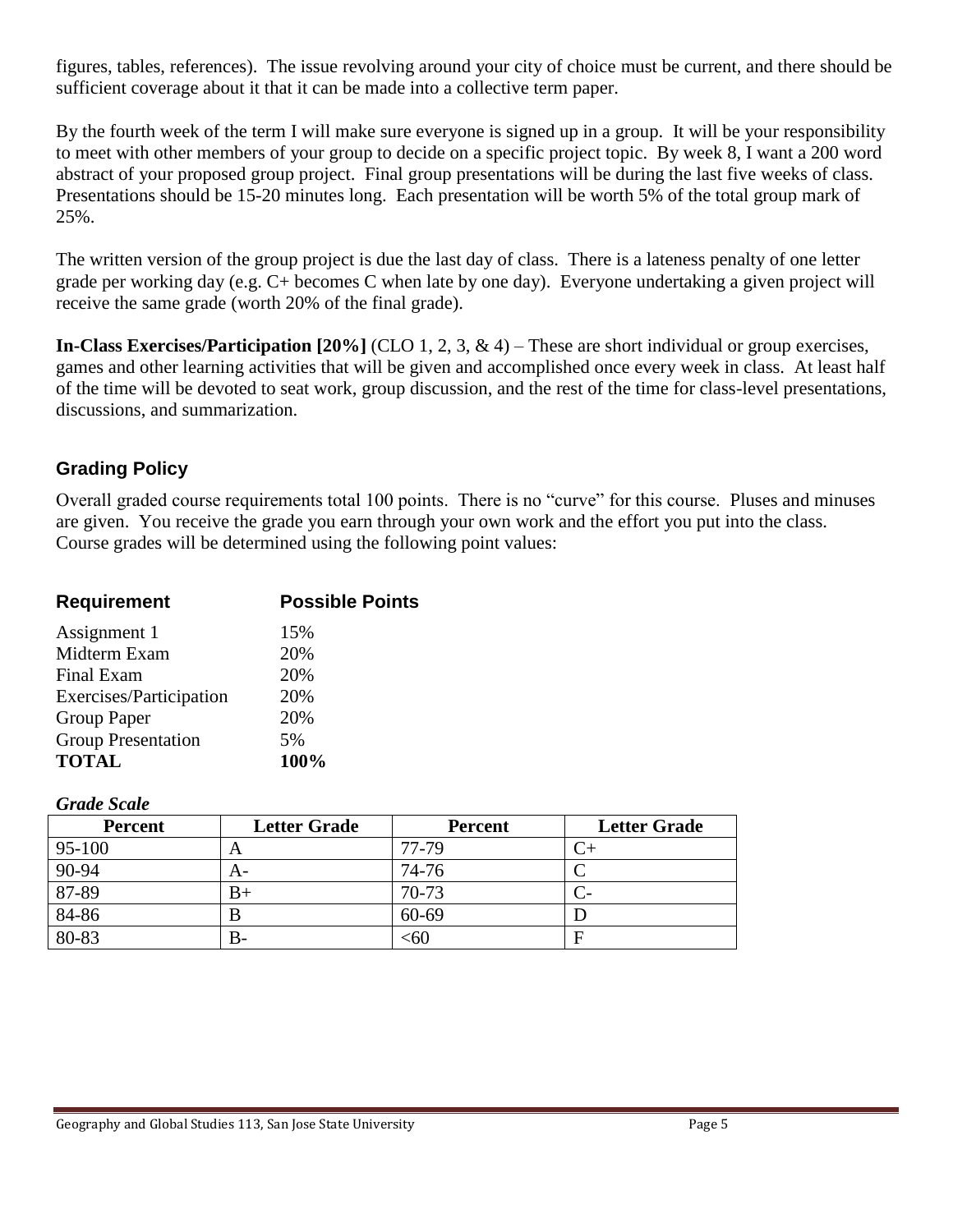#### **Classroom Protocol**

As your professor, I make a concerted effort to be prepared to class and to conduct ourselves in a responsible and professional manner. While I know that emergencies can arise, I expect the same from you – that you arrive on time, read the materials, and are ready to participate in the day's activities. I encourage you to take notes either in writing or on a computer, but ask that you not multitask, surf the web or use cell phones while in class so that your full attention is devoted to our in-class activities and discussion. While missing a class should not adversely impact your grade, missing a few could have a negative impact, as there will be intermittent inclass assignments and activities in which you will be expected to participate.

### **University Policies (Required)**

Per University Policy S16-9, university-wide policy information relevant to all courses, such as academic integrity, accommodations, etc. will be available on Office of Graduate and Undergraduate Programs' [Syllabus](http://www.sjsu.edu/gup/syllabusinfo/)  [Information](http://www.sjsu.edu/gup/syllabusinfo/) web page at http://www.sjsu.edu/gup/syllabusinfo/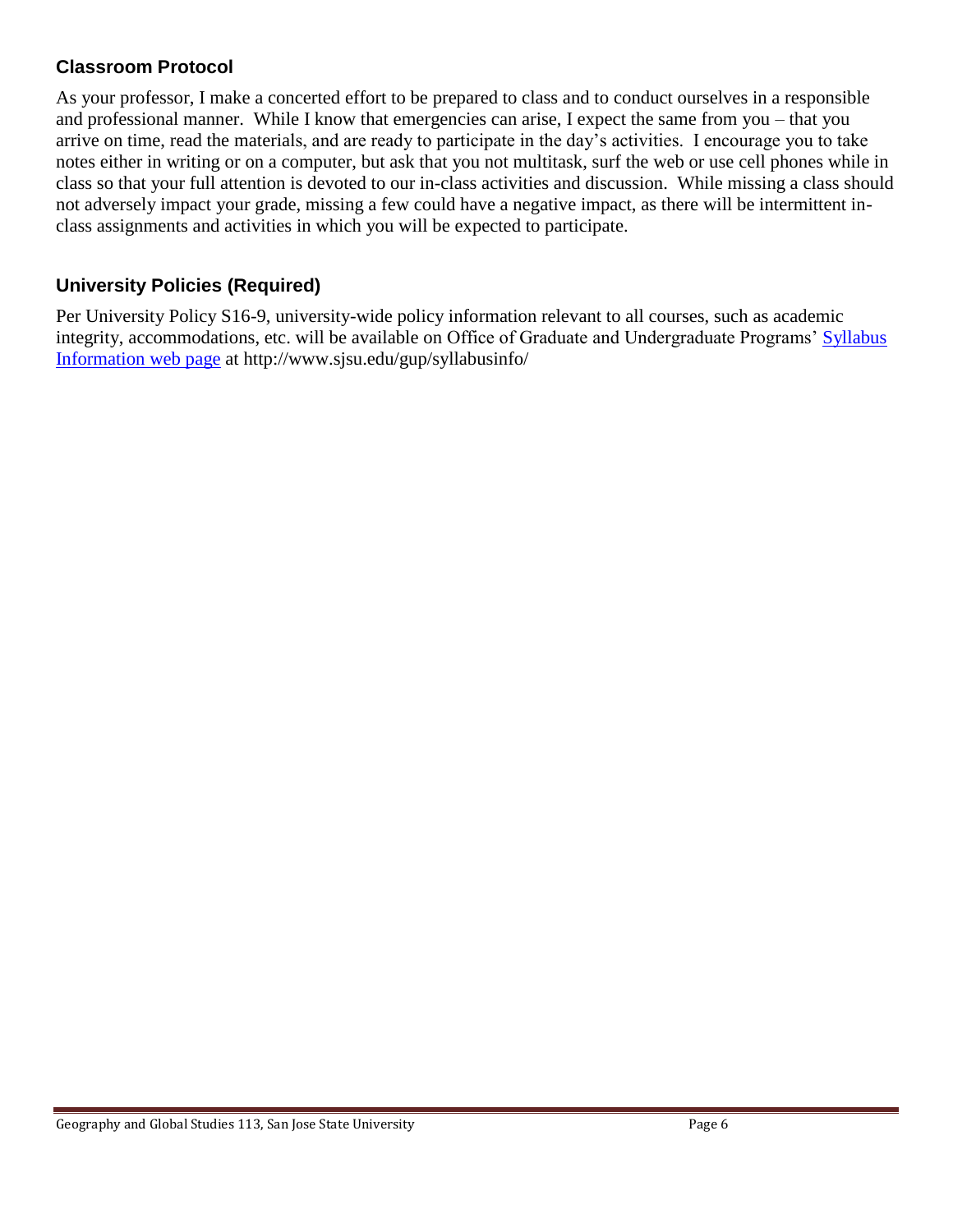# **GEOG 113 - Global Cities**

*This schedule is subject to change with fair notice.* 

## **Course Schedule**

| Week                                       | <b>Date</b> | <b>Topics, Readings, Assignments, Deadlines</b>                                                                                                                                                                                                                                                                                                                                                                                                                                                                                                                                                |
|--------------------------------------------|-------------|------------------------------------------------------------------------------------------------------------------------------------------------------------------------------------------------------------------------------------------------------------------------------------------------------------------------------------------------------------------------------------------------------------------------------------------------------------------------------------------------------------------------------------------------------------------------------------------------|
| 1 Course<br>Introduction                   | 1/28        | <b>Course Introduction</b><br><b>Film: The Vanishing City</b>                                                                                                                                                                                                                                                                                                                                                                                                                                                                                                                                  |
| 2 Theories                                 | 2/4         | <b>Globalizing Cities Reader</b><br>PART 1: Global city formation: Emergence of a concept and research agenda<br>Introduction<br>1. The metropolitan explosion (1966) Peter Hall, pps. 7-8<br>2. Divisions of space and time in Europe (1984) Fernand Braudel pps. 9-15<br>3. Urban specialization in the world system (1986) Nestor Rodriguez and Joe Feagin pps. 32-40                                                                                                                                                                                                                       |
| 3 City<br>Formation                        | 2/11        | Structure, dynamics, and geographies of global city formation<br><b>Globalizing Cities Reader</b><br>4. Global city formation in New York, Chicago and Los Angeles: an historical perspective (1999) Janet<br>Abu-Lughod, pps. 53-59<br>5. World city formation: an agenda for research and action (1982) John Friedmann and Goetz Wolff,<br>pps. 16-24.<br>6. World city network: a new metageography? (2000) Jonathan V. Beaverstock, Richard G. Smith and<br>Peter J. Taylor (Global Cities Reader)                                                                                         |
| 4 City<br>Foundations                      | 2/18        | Structure, dynamics, and geographies of global city foundations<br><b>Globalizing Cities Reader</b><br>7. The Global City as World Order (1996) Warren Maggnuson pps. 219-221<br>8. Globalization and the Rise of City Regions (2001) Allen J. Scott pps. 222-227<br>Global Cities, glocal States: Global City formation and state territorial restructuring in contemporary<br>Europe (1998) Neil Brenner pps. 228-235.<br>9. Locating cities on global circuits (2002) Saskia Sassen, pps. 25-30.<br>Film: The Atlantic Yards                                                                |
| 5<br>Global<br>Class                       | 2/25        | <b>Global Classes</b><br><b>Globalizing Cities Reader</b><br>10. The city as a landscape of power: London and New York as global financial capitals (1992) Sharon<br>Zukin. (Global Cities Reader)<br>11. Comparing London and Frankfurt as world cities: a relational study of contemporary urban change.<br>(2001) Beaverstock et al. pps. 154-160<br>12. The transnational capitalist class and contemporary architecture in globalizing cities. L. Sklair pps.<br>362-367.<br>The City of London: Money and Power BBC Documentary<br>CityBoy - BBC Documentary<br><b>DUE: Assignment 1</b> |
| 6Global<br>Cities:<br>Actors and<br>Agency | 3/3         | <b>DUE: Abstract for Group Project</b><br>Chapter 5 & 11 of Cities of the World (Brunn et al.)<br><b>Globalizing Cities Reader</b><br>13. Global City Building in China and its discontents (2011) Xuefei Ren pps. 307-312.<br>14. Urban Social Movements in an era of Globalization. (2000) Margrit Mayer pps. 295-301.<br>15. Local Actors in Global Politics (2006) Saskia Sassen pps. 285-289                                                                                                                                                                                              |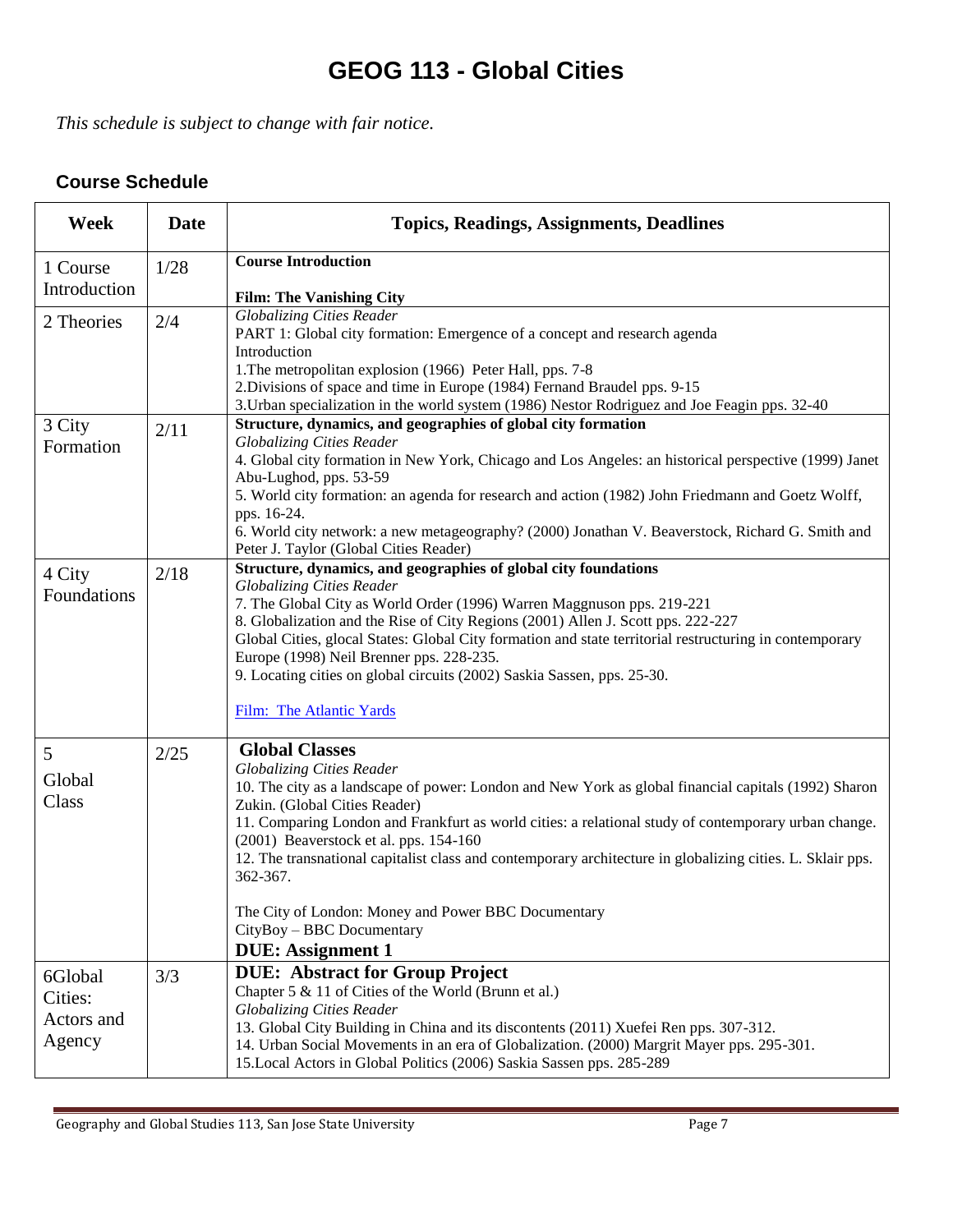| Week                                          | <b>Date</b> | <b>Topics, Readings, Assignments, Deadlines</b>                                                                                                                                                                                                                                                                                                                                                                                                                   |
|-----------------------------------------------|-------------|-------------------------------------------------------------------------------------------------------------------------------------------------------------------------------------------------------------------------------------------------------------------------------------------------------------------------------------------------------------------------------------------------------------------------------------------------------------------|
|                                               |             | 16. Global cities and global classes: the peripheralization of labour in New York City (1983) Robert<br>Ross and Kent Trachte. (Global Cities Reader)                                                                                                                                                                                                                                                                                                             |
|                                               |             | http://www.aljazeera.com/indepth/features/2017/06/clichy-sous-bois-suburb-scarred-2005-french-riots-<br>170606105958832.html                                                                                                                                                                                                                                                                                                                                      |
|                                               |             | Films: Paris Burning and La Haine                                                                                                                                                                                                                                                                                                                                                                                                                                 |
| 7 Global<br>City<br>Planning                  | 3/10        | Local pathways of global city formation: Classic and contemporary case studies<br><b>Globalizing Cities Reader</b><br>17. Local and Global: cities in network society. (1993) Manuel Castells, pps. 148-153.<br>18. The Urban Restructuring of Process in Tokyo in the 1980s: Tranforming Tokyo into a World City<br>(1992) Takashi Machimura (Global Cities Reader)                                                                                              |
|                                               |             | 19. Mega-projects in New York, London and Amsterdam (2008) Susan Fainstein, International<br>Journal of Urban and Regional Research, Vol 32, Issue 4, 2008 December. Page 768-784.<br>J. Gilderbloom, M. Hanka, and C. Lasley. Amsterdam: planning and<br>policy for the ideal city? Local Environment, 14(6):473{493, 2009.<br>20. From 'State Owned' to 'City Inc.': the re-territorialization of the state in Shanghai. (2007) Fulong<br>Wu pps. 116-122.      |
| 8 Up and<br>Coming<br>Global<br><b>Cities</b> | 3/17        | <b>Globalizing Cities Reader</b><br>21. World City Formation on the Asia Pacific Rim: poverty, 'everyday' forms of civil society and<br>environmental management" Michael Douglas pps. 244-250.<br>22. Global cities and developmental states: Tokyo and Seoul (2000) Richard Child Hill and June Woo<br>Kim, pps. 236-243.<br>23. "Seoul as a World City: The challenge of Balanced Development," pp. 158-179 in Planning Asian<br>Cities: Risks and Resilience. |
|                                               |             | <b>Film: The Human Scale</b><br><b>Midterm due In-Class</b>                                                                                                                                                                                                                                                                                                                                                                                                       |
| 9                                             | 3/24        | <b>Globalizing Cities Reader</b><br>24. Sao Paulo: the city and its protest (2013) Teresa Caldeira pps. 302-306.<br>25. Between ghetto and globe: remaking urban life in Africa (2001) AbdouMaliq Simone pps. 313-318                                                                                                                                                                                                                                             |
| 10                                            | 3/31        | <b>Spring Break</b>                                                                                                                                                                                                                                                                                                                                                                                                                                               |
| 11                                            | 4/7         | No Class- Dr. Richardson presenting paper @ the AAG                                                                                                                                                                                                                                                                                                                                                                                                               |
| 12                                            | 4/14        | Shanghai as a Global City - Group Term Project Presentation and in-class<br>engagement                                                                                                                                                                                                                                                                                                                                                                            |
| 13                                            | 4/21        | Los Angeles as a Global City- Group Term Project Presentations and in-class<br>engagement                                                                                                                                                                                                                                                                                                                                                                         |
| 14                                            | 4/28        | London as a Global City-Group Term Project Presentations and in-class engagement                                                                                                                                                                                                                                                                                                                                                                                  |
| 15                                            | 5/5         | Mexico City as a Global City- Group Term Project Presentation and in-class<br>engagement/ Moscow as a Global City - Group Term Project Presentations and in-<br>class engagement                                                                                                                                                                                                                                                                                  |
| Final Exam                                    |             | <b>Final and Group Projects due in class</b>                                                                                                                                                                                                                                                                                                                                                                                                                      |
| 16                                            | 5/14        | Clark Hall 224 2:45 p.m. $-5:00$ p.m.                                                                                                                                                                                                                                                                                                                                                                                                                             |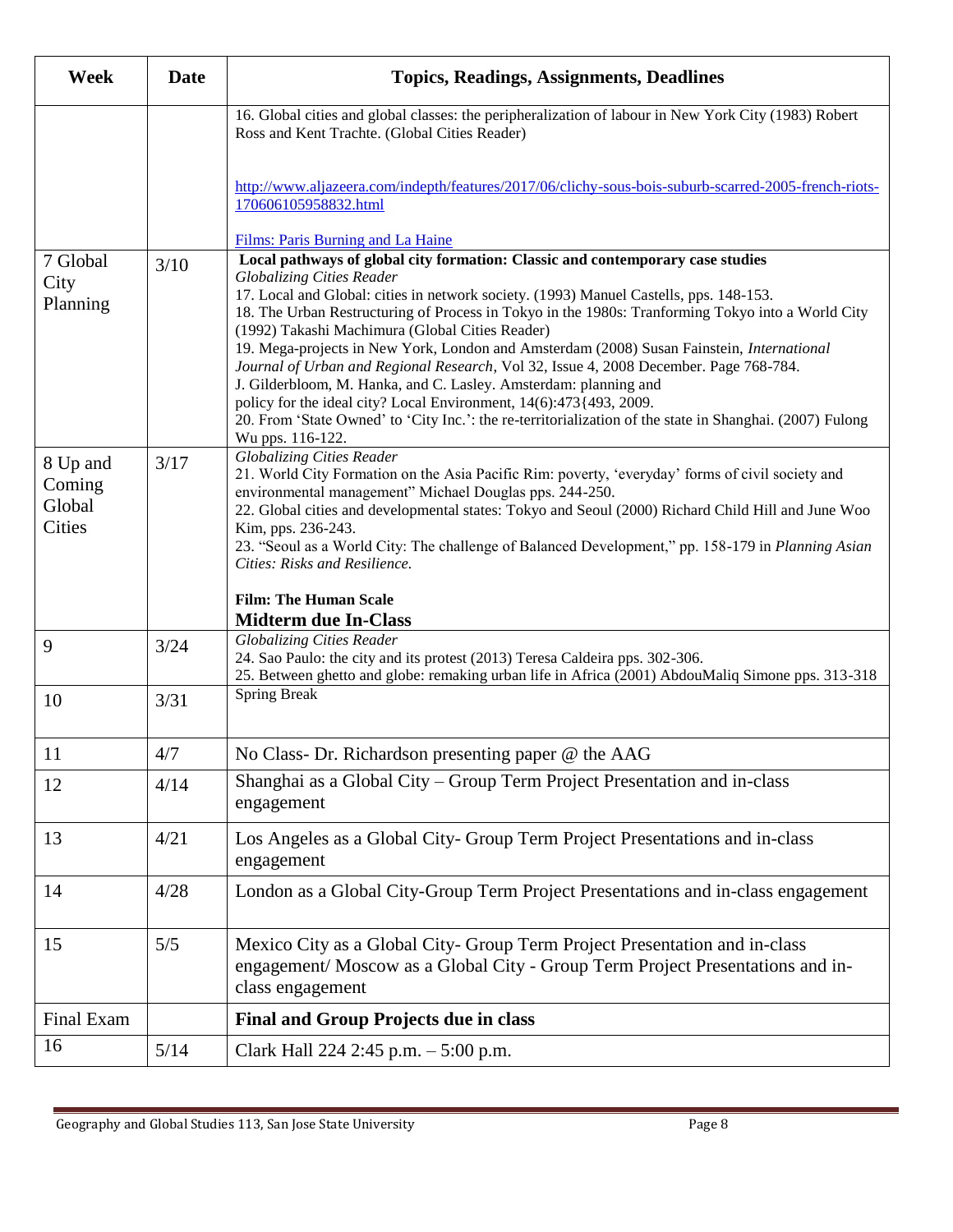#### **Select Bibliography**

Allen J, & Hamnett C (eds.), A Shrinking World?, 1995, OUP.

Beauregard R A (ed.), Atop the Urban Hierarchy, 1989, Rowman & Littlefield

Body-Gendrot S, The Social Control of Cities, 2000, Blackwell.

Borja J & Castells M, The Local and the Global: Management of Cities in the Information Age, 1997, Earthscan.

Brotchie J, Batty M, Blakely E, Hall, P and Newton P (eds.), Cities in Competition, 1995, Longman.

Budd L & Whimster S (eds.), Global Finance and Urban Living, 1992, Routledge.

Castells M, The Informational City, 1989, Basil Blackwell.

Clark D, Urban World/Global City, 1996, Routledge.

Daniels P W, Service Industries in the World Economy, 1993, Blackwell.

Davis M, City of Quartz, 1990, Verso.

Fainstein S, Gordon I, Harloe M, (eds.), Divided Cities: New York and London in the Contemporary World, 1992, Blackwell.

Fainstein S, The City Builders, 1994, Blackwell.

Graham S & Marvin S (2001) Splintering Urbanism: Networked Infrastructures, Technological Mobilities, and the Urban Condition (Routledge, London)

Gravesteijn SGE, Griensven S, & Smidt M C (eds.), Timing Global Cities, 1998, Netherlands Geographical Studies 241.

Habitat (United Nations Centre for Human Settlements), Cities in a Globalizing World: Global Report on Human Settlements, 2001, Earthscan.

Hall P, The World Cities, 1984, Heinemann (3rd edition).

Hannerz U, Transnational Connections, 1996, Routledge.

Hirst P & Thompson G, Globalization in Question, 1999 (2<sup>nd</sup> edition), Polity.

Johnston R, Taylor P, & Watts M (eds.), Geographies of Global Change, 1995, Blackwell.

Geography and Global Studies 113, San Jose State University **Page 9** Page 9